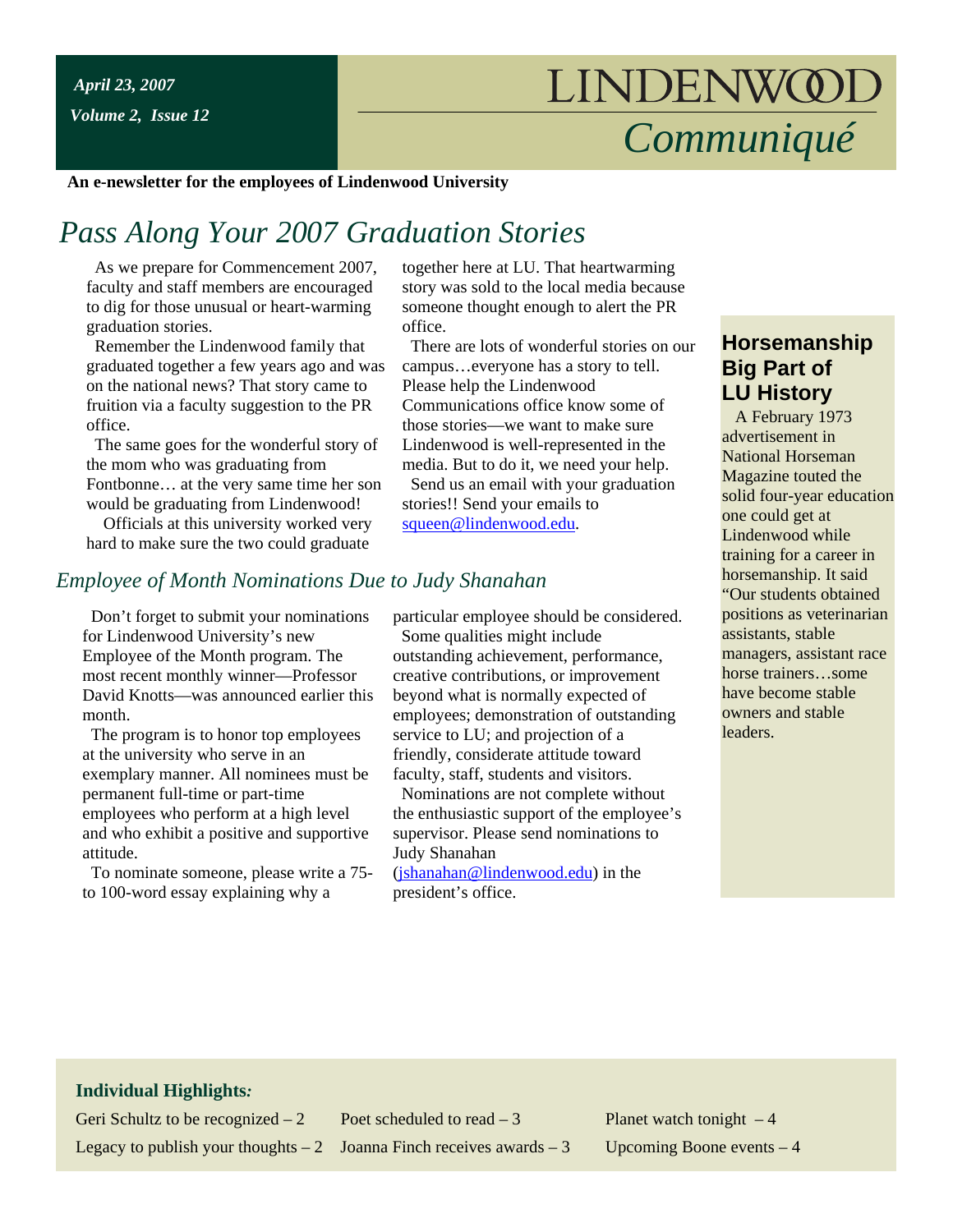#### *Schultz to be Recognized in Business Journal for Fund Raising*

 After running in a half marathon to support MS research last year, Jeri Schultz was contacted to be a part of the MS 2007 Corporate Challenge Team this year, which is tasked to raise as much money as possible for MS research. Schultz will soon be recognized for her efforts.

 In order to be recognized as a 2007 Corporate Achiever, she had to raise \$2,007; she wound up bringing in more than twice that with total donations of just under \$5,000. Schultz was

recognized for her efforts along with 19 other top fund raisers at a recent dinner at the Coronado Ballroom, and she will be recognized again in the April 27 edition of the St. Louis Business Journal.

 "Leadership is about community awareness and giving back," Schultz said. "This is why we choose to be leaders. I do not want to read about people who have done great things I want to do great things and be a role model."

#### *Be a Part of the Lindenwood Legacy Newspaper*

 The last spring semester issue of the new Lindenwood student newspaper will be out Wednesday, May 9, and the editors would like to publish your thoughts regarding this week's events at Virginia Tech University.

 Expressions of sympathy, support, sorrow, outrage – The Legacy staff invites you to send your comments to [journalismlab@lindenwood.edu](mailto:journalismlab@lindenwood.edu) by Friday, April 27. All contributions will

*Science Notes…* 

 …Dr. Jennifer Firestine and nine students attended the 40th Anniversary Symposium of the Center for Molecular Toxicology at Vanderbilt University Friday and Saturday. The title of the Symposium was "Advances in Mass Spectrometry: Basic and Clinical Research and Applications in Environmental Health Sciences." We had a great time and the students were introduced into the professional world of scientific research on the cutting edge.

 …On Monday, April 16, Andrew R. Wilhelm (he goes by Ryan) received the Outstanding Junior Chemistry Award from the St. Louis section of the American Chemical Society. Drs. Firestine and Tammi Pavelec attended a

be considered and edited for publication as part of the newspaper's coverage of Lindenwood student, faculty and staff reaction.

Thank you for your concern and participation, and for your support in creating what will become our Lindenwood legacy – an innovative and vital student newspaper.

#### **-The Legacy Staff**

banquet at Kemoll's restaurant where he received his award. His name will also be added to a plaque here at Lindenwood with past winners.

 …LU Biology major Jeremy Hicks has received a prestigious undergraduate research internship with Dr. Loretta Battaglia at Southern Illinois University-Carbondale. Hicks will be spending 10 weeks on the gulf coast researching the effects of climate change on coastal vegetation in Louisiana. The study is funded by the National Science Foundation. Dr. Battaglia was at Lindenwood in the fall to present a research seminar in our department and became familiar with the high caliber of our biological sciences program.

**Page 2 of 4**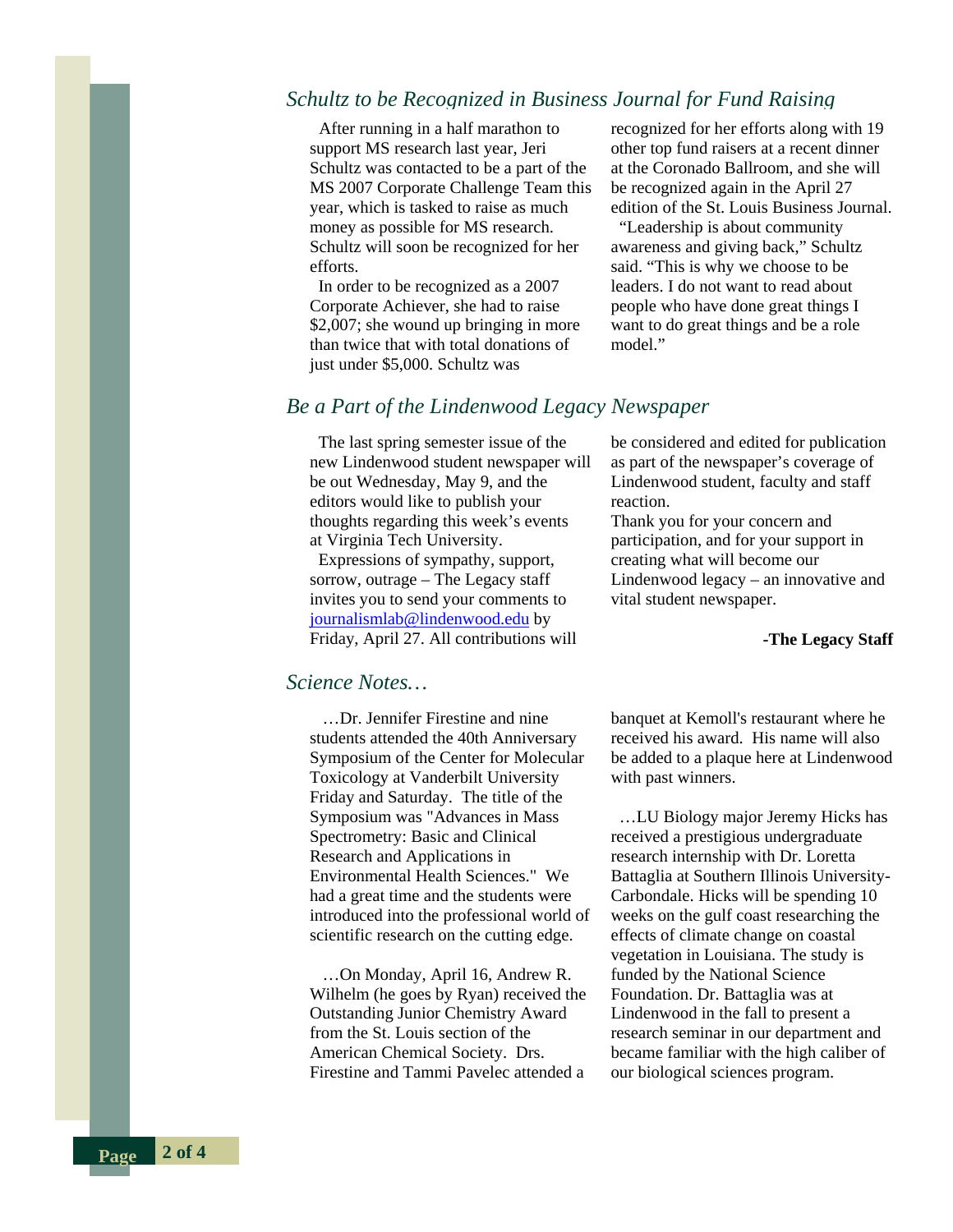#### *Poet Ruth Ellen Kocher Scheduled to Read*

 Acclaimed poet Ruth Ellen Kocher will read her work in an event sponsored by the Lindenwood MFA in Writing program at 7 p.m. Friday, May 4, in Sibley Chapel. Kocher is the author of three books of poetry: "One Girl Babylon" (New Issues Press, 2003), "When the Moon Knows You're Wandering" (New Issues Press, 2001) and "Desdemona's Fire" (Lotus Press, 1999).

 The latter two were winners of the Green Rose Prize in Poetry and the Naomi Long Madgett Poetry Award, respectively. Her work has appeared in various literary journals, including the Washington Square Journal, Ploughshares, Crab Orchard Review, Clackamas Literary Review, the Missouri Review, the African American Review, the Gettysburg Review, and Antioch, among others, and has been translated into Persian in the Iranian literary magazine She'r.

 She has also worked as a fellow in the Cave Canem Workshop and Retreat. She teaches in the MFA program at the University of Colorado-Boulder.

#### *Natural Science Club to Participate in WalkAmerica*

 Lindenwood's Natural Science Club has put together a team for WalkAmerica for the March of Dimes to raise money for the fight against premature death and birth defects in infants. The walk is Saturday April 28 in Forest Park. The club is looking for volunteer walkers and sponsors for walkers.

 If you'd like to sign up to collect donations and to walk, please go to this website:

#### *Joanna Finch Receives Awards from Circle K*

 Joanna Finch, director of Day Admissions Services, earlier this month received the Builder Award and an Advisor of the Year award from the Circle K organization at its annual convention in Springfield, Mo.

 Finch is the advisor of Lindenwood's Circle K club and is assistant district administrator of Circle K. The Builder Award is the highest award a non-Circle K-er can receive from the organization for work done throughout the year.

 "I was very surprised when my name was called, because there are many other deserving individuals," Finch said.

#### *Biology Department Plant Sale Slated for May 1-3*

 The second annual LU Plant Sale will be held from 11 a.m. to 4 p.m. on Tuesday, May 1, from 10 a.m. to 2:30 p.m. on Wednesday, May 2, and from 11 a.m. to 4 p.m. on Thursday, May 3, in the Monsanto Greenhouse at Young Science Hall.

 Hanging baskets will sell for \$10, assorted planted arrangements for \$5 to \$7, large vegetable plants and herbs for \$1 each and small vegetable plants for 50 cents. You are invited to visit the greenhouse to review the selection beforehand. All proceeds will benefit the Senior Seminar Speaker Series and community programs that provide plants to preschool and grade school children.

 Anyone interested in the sale is encouraged to come early; the inventory moved quickly in last year's sale. For more information, call Paige Mettler-Cherry at ext. 4710.

[http://www.walkamerica.org/.](http://www.walkamerica.org/) Click on "Register Online Now," then "Join a Team," then type in "Lindenwood Science Club." You can set up a website where others can donate directly through the site, or you can collect donations using a printable form.

 Anyone who would like to donate directly may do so at this website: [http://www.walkamerica.org/s\\_team\\_pa](http://www.walkamerica.org/s_team_page.asp?SeId=386897&si=7A4FFD59-608A-48D1-B906-FF991132A7DE) [ge.asp?SeId=386897&si=7A4FFD59-](http://www.walkamerica.org/s_team_page.asp?SeId=386897&si=7A4FFD59-608A-48D1-B906-FF991132A7DE) [608A-48D1-B906-FF991132A7DE](http://www.walkamerica.org/s_team_page.asp?SeId=386897&si=7A4FFD59-608A-48D1-B906-FF991132A7DE).